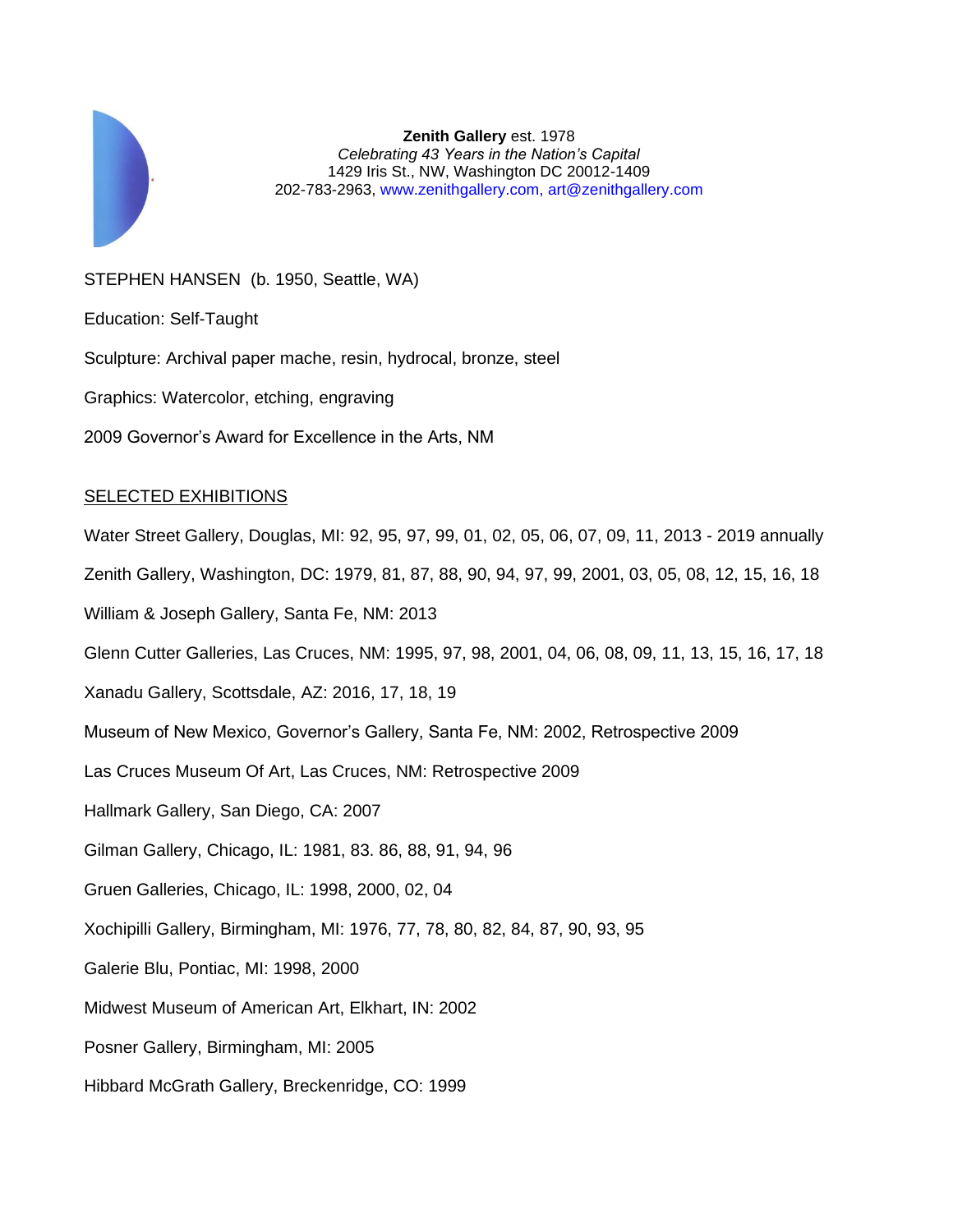Rosenfeld Gallery, Philadelphia, PA: 1986, 97 Six17 Gallery, Kalamazoo, MI: 1982, 86 Kalamazoo Institute of Arts, Kalamazoo, MI: 1975, 78, 81, Retrospective 1992

## CORPORATE COLLECTIONS

Adams National Bank, Washington, DC AES, Washington, DC Alo Alo, Trump Plaza, New York, NY Amalgamated Bank, Chicago, IL Bernstein-Rein Advertising Inc, Kansas City, MO Borg-Warner, Chicago, IL Canberra Industries, Inc, Meridian, CT Capitol Center, Landover, MD Capitol Records, Los Angeles, CA Checker Motors, Kalamazoo, MI Continental Air Transport, Chicago, IL First of America Bank, Kalamazoo, MI Flint Auto World, Flint, MI Ford Hospital, Detroit, MI Hechinger Company, Landover, MD Herman Miller, Inc, Zeeland, MI, London, Paris, Toronto Hughes Aircraft, El Segundo, CA Luss Kaplan & Associates, Ltd, New York, NY Mark Twain Banks, St. Louis, MO McDonald's Corporation, Oakbrook, IL, Toronto Pennsylvania Power and Light, Allentown, PA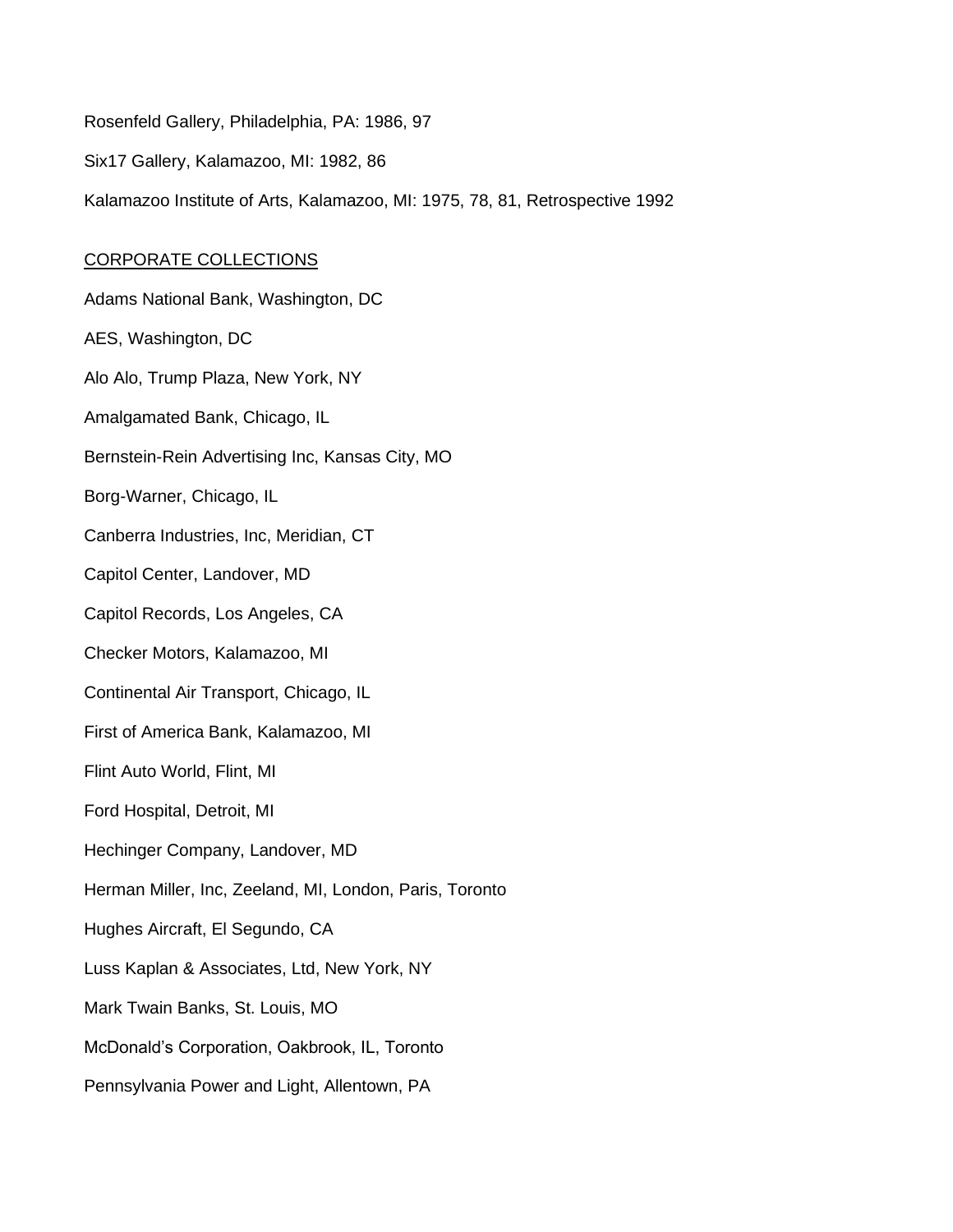Qwest, Englewood, CO SIT Group S.A., Luxembourg Standard Oil of Indiana, Chicago, IL Sterling Petroleum, Detroit, MI Upjohn Pharmaceutical, Kalamazoo MI WDIV, Detroit, MI

## PUBLIC COLLECTIONS

Smithsonian, National Museum of American History Capitol Arts Foundation, Santa Fe, NM Byer Museum of Arts, Evanston, IL Federal Energy Regulatory Commission, Washington, DC Federal Reserve Board, Washington DC Fort Wayne Museum of Art, Fort Wayne, IN Institute of Aesthetic Studies, Colombo, Sri Lanka Kalamazoo Institute of Arts, Kalamazoo, MI Las Cruces Museum of Art, Las Cruces, NM Kalamazoo/Battle Creek International Airport, Kalamazoo, MI Meadowbrook Theater, Rochester, MI Musee de la Civilisation, Quebec National Association of Homebuilders, Washington, DC National Building Museum, Washington, DC Town of Breckenridge, CO United States Information Agency, Washington, DC United States Consular Collection, BiNational Gallery, Naples Italy United States Embassy, Caracas Residence Art Collection, Venezuela